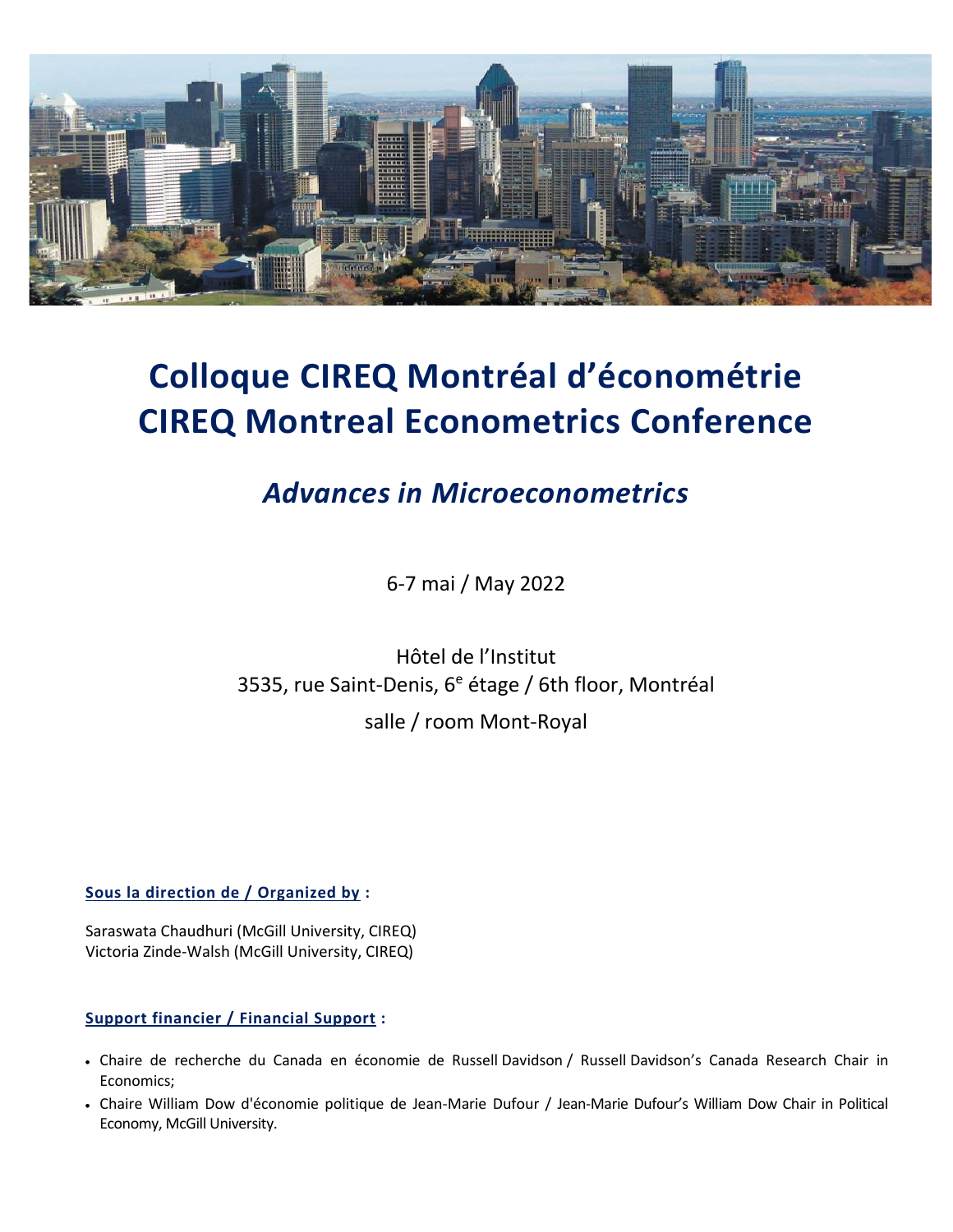### **VENDREDI, LE 6 MAI 2022 FRIDAY, MAY 6, 2022**

- \* *Presentations : 30 minutes; Questions audience : 5 minutes*
- **8:00 - 8:55 Inscription et petit-déjeuner continental / Registration and continental breakfast**
- **8:55 - 9:00 Accueil / Welcome**
- **9:00 - 10:10 SESSION I – Présidente / Chair : Marine Carrasco** (Université de Montréal, CIRANO, CIREQ)
	- **Andrew Chesher** (University College London) *IV Methods for Tobit Models*
	- **Xiaohong Chen** (Yale University) *Adaptive Estimation and Uniform Confidence Bands for Nonparametric IV* (avec / with T. Christensen (New York University) & S. Kankanala (Yale University))
- **10:10 - 10:35 Pause / Break**

**10:35 - 12:20 SESSION II – Président / Chair : Jean-Marie Dufour** (McGill University, CIRANO, CIREQ)

- **Victoria Zinde-Walsh** (McGill University, CIREQ) *Wald Tests When Restrictions Are Locally Singular* (avec / with J.-M. Dufour (McGill University, CIRANO, CIREQ) & E. Renault (University of Warwick & CIREQ))
- **Timothy Armstrong** (University of Southern California, Dornsife) *Bias-Aware Inference in Regularized Regression Models* (avec / with M. Kolesár (Princeton University & S. Kwon (Yale University))
- **Shakeeb Khan** (Boston College)
	- (i) *On Optimal Set Estimation for Partially Identified Binary Choice Models* (avec / with T. Komarova (London School of Economics) & D. Nekipelov (University of Virginia))
	- (ii) *Estimating Monotone Index Models by Iterative Convex Optimization* (avec / with X. Chen (Yale University) & E. Tamer (Harvard University))
- **12:20 - 14:00 Lunch**

#### **14:00 - 15:10 SESSION III – Présidente – Chair : Silvia Gonçalves** (McGill University, CIRANO, CIREQ)

- **Koen Jochmans** (University of Cambridge & TSE) *Bootstrap Inference for Fixed-Effect Models* (avec / with A. Higgins (University of Cambridge))
- **Yuya Sasaki** (Vanderbilt University) *Standard Errors for Two-Way Clustering with Serially Correlated Time Effects* (avec / with H.D. Chiang (University of Wisconsin-Madison) & B.E. Hansen (University of Wisconsin-Madison)

#### **15:10 - 15:35 Pause / Break**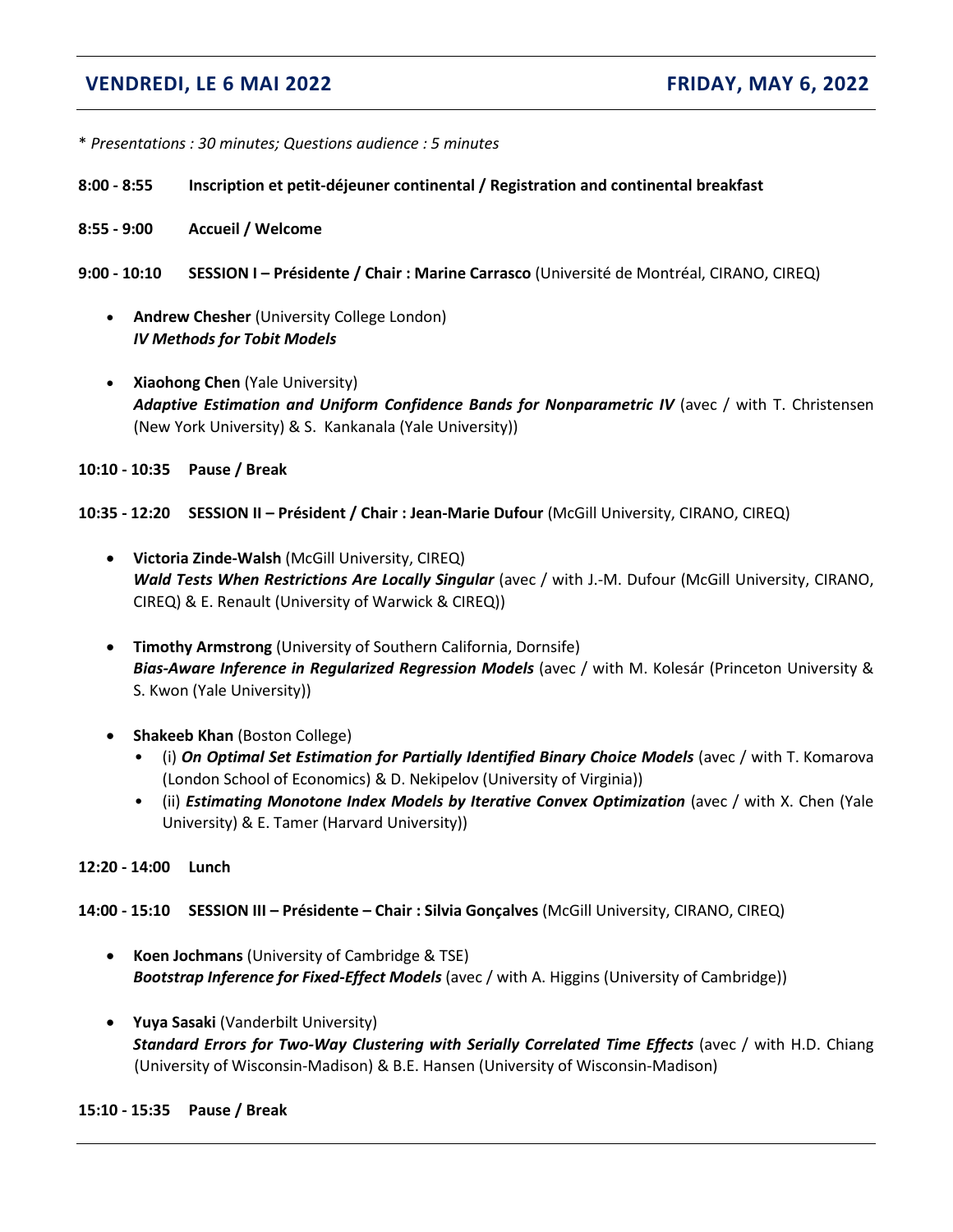#### **VENDREDI, LE 6 MAI 2022 FRIDAY, MAY 6, 2022**

#### **15:35 - 16:45 SESSION IV – Président / Chair : Prosper Dovonon** (Concordia University, CIRANO, CIREQ)

- **Youngki Shin** (McMaster University) *Fast and Robust Online Inference with Stochastic Gradient Descent via Random Scaling* (avec / with S. Lee (Columbia University), Y. Liao (Rutgers University) & M. H. Seo (Seoul National University))
- **Vadim Marmer** (University of British Columbia) *Bidders' Informedness and Selective Entry in First-Price Auctions* (avec / with J. Ma (Renmin University of China) & P. Xu (University of Hong Kong))

#### **17:00 - 18:00 POSTER SESSION V**

- **Roy Allen** (Western University) : *Identification of Random Coefficient Latent Utility Models* (avec / with J. Rehbeck (The Ohio State University))
- **Touafik Bouezmarni** (Université de Sherbrooke) : *Winners and Losers: Extended Lorenz Curves and Gini Coefficients for Possibly Negative Variables* (avec / with J.-M. Dufour (McGill University, CIRANO, CIREQ))
- **Lucas Girard** (CREST-ENSAE) : *On the Construction of Nonasymptotic Confidence Intervals in Linear Models* (avec / with A. Derumigny (Delft University of Technology) & Y. Guyonvarch (CREST-ENSAE)
- **Xintong Han** (Concordia University, CIREQ) : *Multidimensional Non-Linear Pricing: Evidence from Energy Consumption with a Mixture Pricing Mechanism*
- **Nail Kashaev** (Western University) : *Prices, Profits, and Production: Identification and Counterfactuals* (avec with V. Aguiar (Western University) & R. Allen (Western University))
- **Doosoo Kim** (Ryerson University) : *Uniformly Efficient Semiparametric Difference-in-differences Estimation of Quantile Treatment Effect*
- **Mathieu Marcoux** (Université de Montréal, CIREQ) : *Sharp Test for Equilibrium Uniqueness in Discrete Games with Private Information and Common Knowledge Unobserved Heterogeneity*
- **Patrick Richard** (Université de Sherbrooke, CIREQ) : *Smoothed P-Values for End-of-Sample Tests*
- **Masaya Takano** (McGill University, CIREQ) : *Generalized C(α) Tests with Nonstandard Convergence Rates* (avec / with J.-M. Dufour (McGill University, CIRANO, CIREQ))
- **Purevdorj Tuvaandorj** (York University) : *A Robust Permutation Test for Subvector Inference in Linear Regressions* (avec / with X. D'Haultfoeuille (CREST-ENSAE)
- **18:30 Dîner de conférence / Conference Dinner** (*sur invitation seulement / invitation only*)